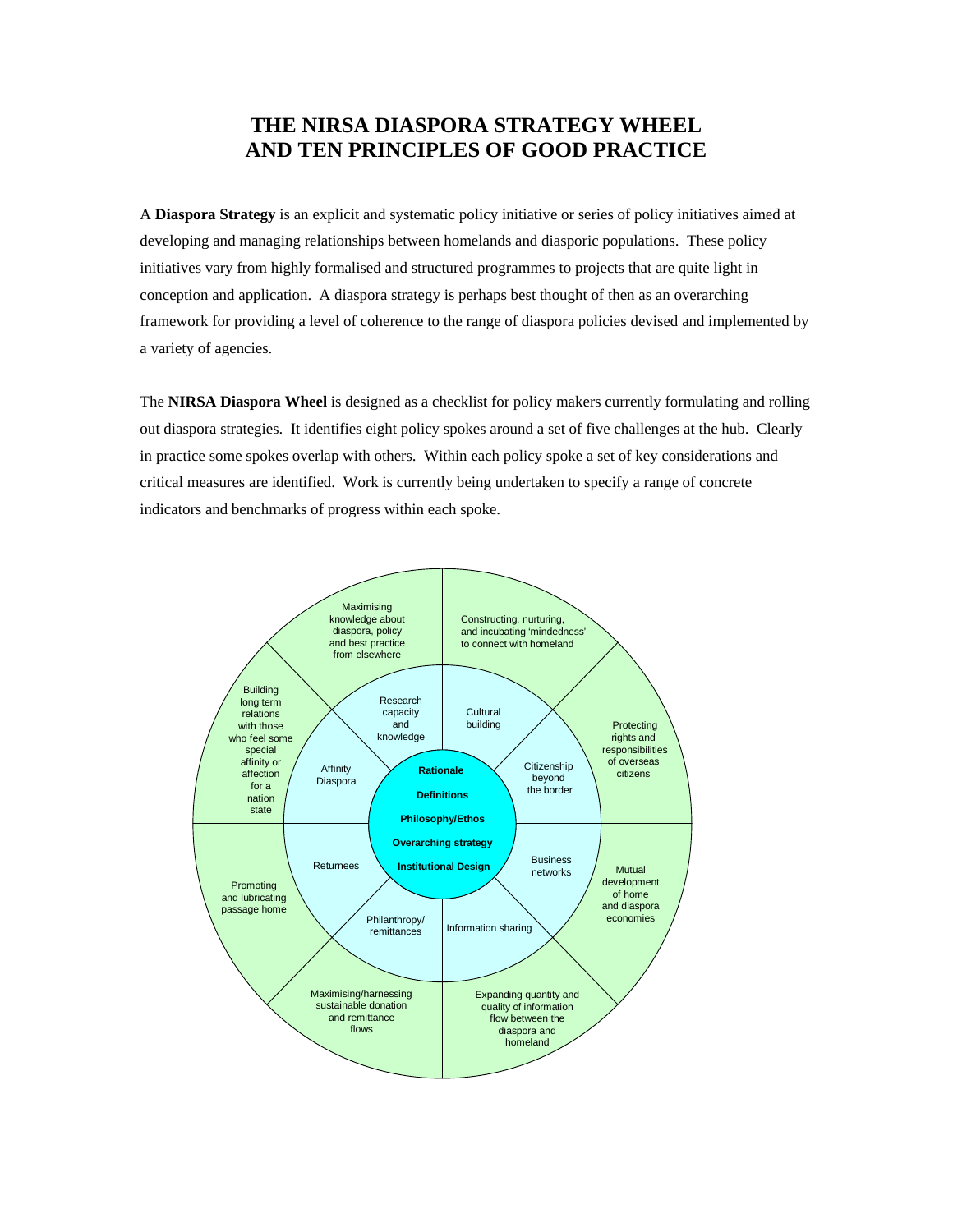### **WHEEL HUB**

Each country will have different challenges in engaging its diaspora due to differences in the nature of their homeland. A successful diaspora strategy has to be tailored to these challenges and have a well designed and clear specific end goal. **Rationale –** Identify the critical social, economic, cultural, political, moral, environmental, and demographic challenges which the diaspora strategy is conditioned by and in turn might contribute to. respective diasporas, where they have migrated to, and the economic and cultural conditions in the

**Definition** – Clearly delimit the specific populations which constitute the nation's diaspora. A meaningful is also, however, of significant political concern given that it ascribes inclusion or exclusion from a national community. diaspora strategy depends upon a clear understanding of who belongs to the diaspora. This is in part a pragmatic matter: any strategy needs to ration limited resources through careful planning and targeting. It

**Philosophy/Ethos** – Develop an overall philosophy for the nation's diaspora strategy and propagate this shapes the nature of the policies and programmes formulated ranging from a market approach to a light touch to strong managerialism. These are: vision among stakeholders. States can adopt one of five kinds of engagement with their diaspora that

| Absent    | the state leaves the formation of links between the homeland and the diaspora to the      |
|-----------|-------------------------------------------------------------------------------------------|
|           | market or to autonomous social, cultural and political movements, with the diaspora self- |
|           | organizing itself and its engagement with its homeland                                    |
| Custodian | the state nurtures, protects, regulates, and polices new and emerging diasporic           |
|           | connections                                                                               |
| Midwifery | the state identifies potential engagements and champions/leaders and mobilizes and        |
|           | cultivates them but leaves ownership in the hands of the diaspora                         |
| Husbandry | the state works with and re-energizes existing diaspora organisations and networks        |
| Demiurge  | the state directly creates and runs diasporic initiatives and networks, perhaps with the  |
|           | intention of letting the market assume responsibility at a later date.                    |

prioritised. Given that a strategy has a specific rationale it is important to determine and formulate a set of specific initiatives that will ensure that its goals will be delivered. **Overall Strategy –** Decide upon the policy mix and specific policy programmes which are to be

which will be best suited to the establishment/fortification of relations with the diaspora, and work to build **Institutional Design/Architecture –** Specify the structures, programmes and technologies of delivery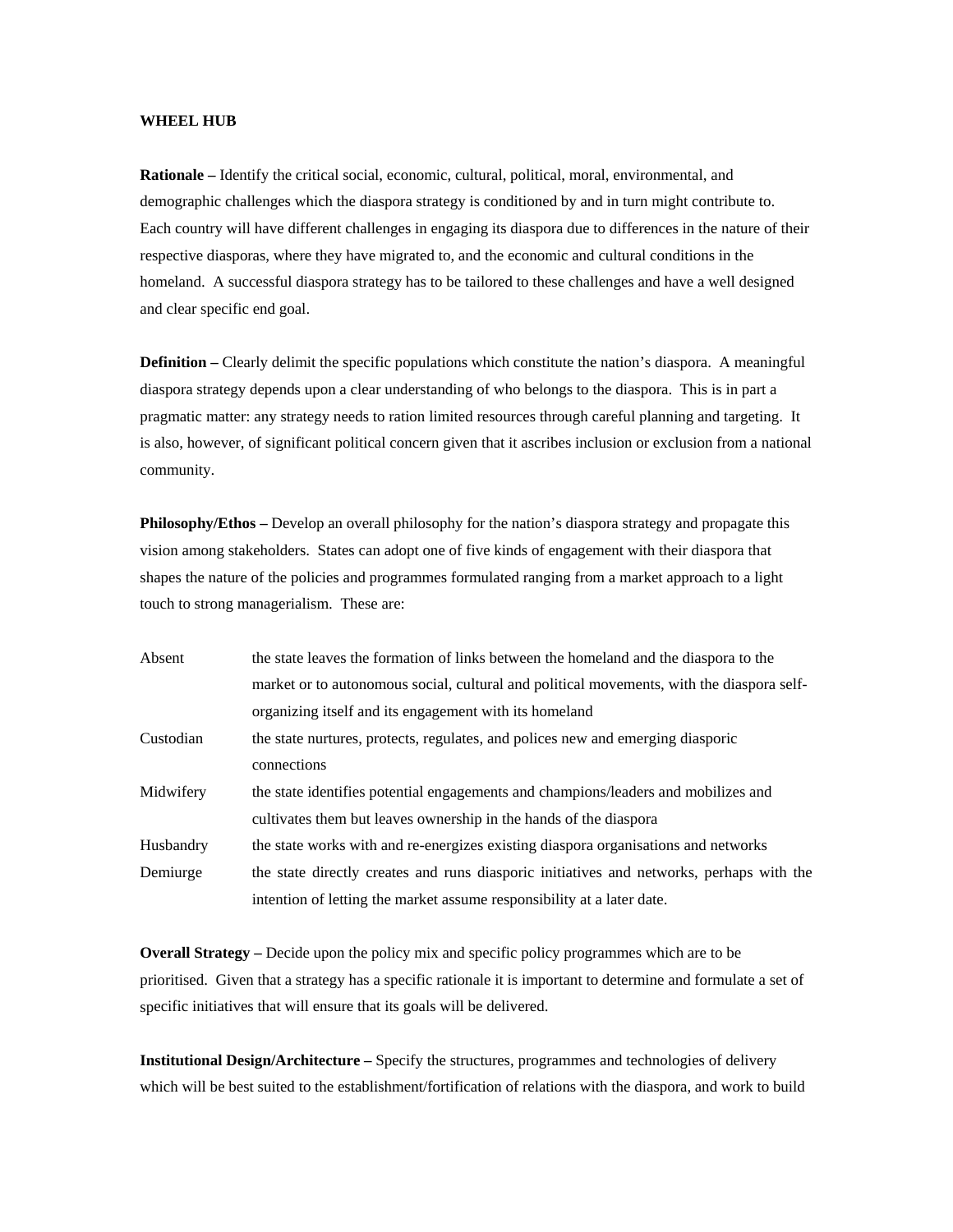any new institutions and institutional arrangements which might be required. Failure to adequately operationalise overall strategy by using inappropriate structures, programmes and technologies will ultimately lead to a failure to maximise the engagement with the diaspora and to achieve the strategy's goals. Associated here is the appropriate resourcing and staffing of programmes to ensure that they are given the opportunity to succeed.

### **HEEL SPOKES W**

### **Culture building** - *Constructing, nurturing, and incubating 'mindedness' to connect with homeland*

Key considerations **–** How can the mindedness of diaspora to be engaged by home countries be cultivated? Which diasporas, and groupings in the diaspora are in greatest need of being built up? How can diaspora strategies be best articulated with national cultural strategies? Which kinds of honours system are most appropriate to reward diasporic champions and ambassadors? How can short term visits be promoted and best capitalised on to rekindle enthusiasm, pride, and interest in the origin country?

Critical measures – Levels of 'ethnic' social capital, tourist visits from the diaspora, diasporic organisation and participation in patriotic festivals, levels of consumption of home media and cultural outputs, self identification of ancestry in official (Census) Statistics.

### Citizenship beyond the border – *Protecting rights and responsibilities of overseas citizens*

populations and why? To what extent should home countries' have a responsibility for vulnerable overseas groups? How well do they know who and where the vulnerable are? Should home countries be lobbying what are the advantages and disadvantages of working with pre-existing diasporic and other welfare group and how far should new systems and infrastructure of welfare provision be included? What are the obligations and challenges which surround extending the voting franchise to overseas groups? Key considerations **–** What kinds of citizenship rights do home countries wish to extend to their diasporic to ensure welfare entitlements are provided and accessed in regions of destination or should they themselves be providing direct support? What are the priorities for lobbying? In providing welfare relief

supports; scale and geographical reach of direct welfare support from home and quantitative and qualitative impacts of investments and grants; scale and nature of participation in electoral process. Key measures – Levels of activity of consulates and key foci of this activity; levels of access to rights in destination regions; levels of satisfaction among diaspora populations about representation and advocacy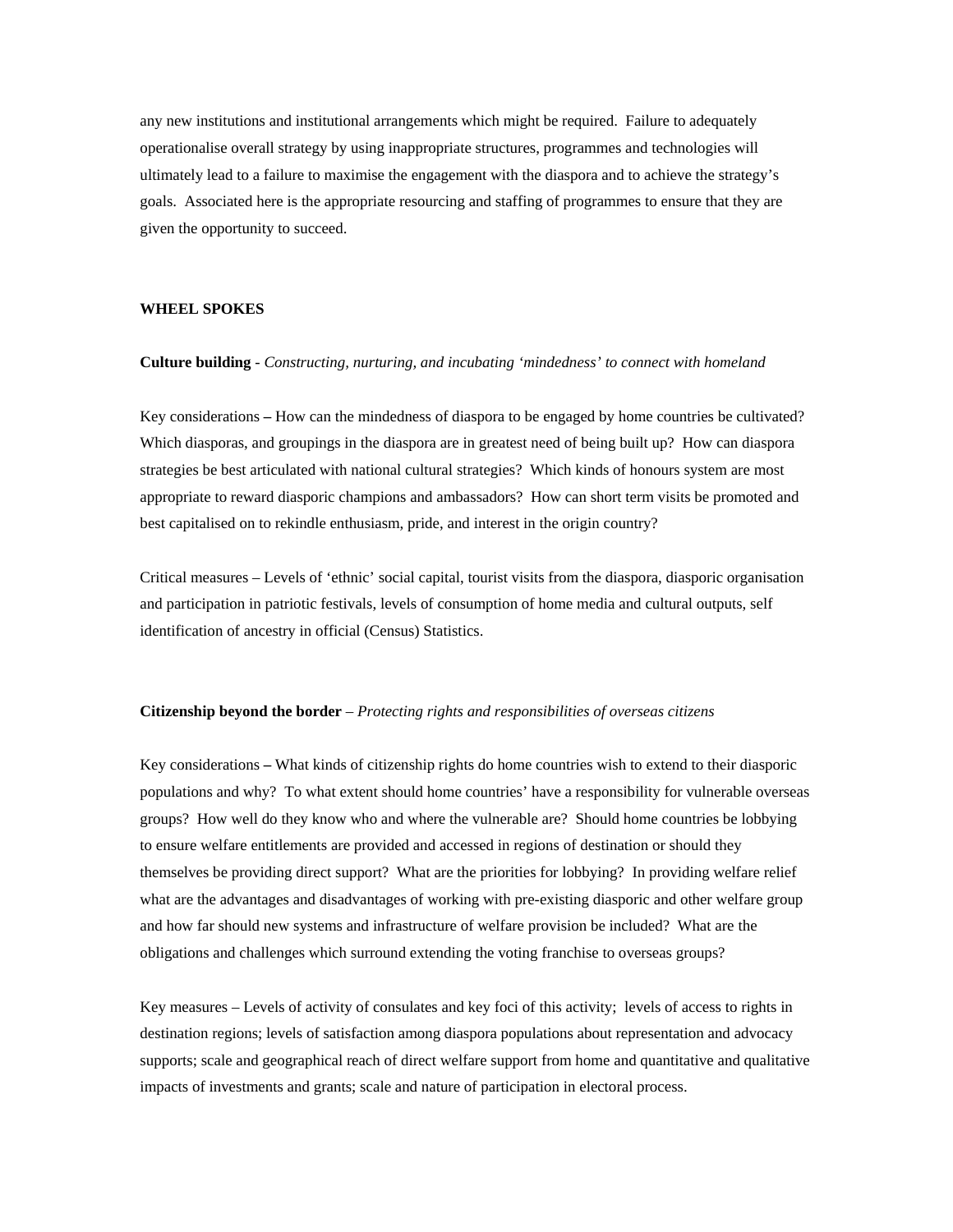#### **Business networks –** *Mutual development of home and diaspora economies*

Key considerations – How can countries engage with their diasporas so as to lubricate the globalisation of contacts, venture capital, mentoring, and technology transfer and licensing? How can business networks be should set up, run, monitor, and evaluate networks and what different outcomes arise from different actor groups? What role might business networks play in promoting balanced regional development? their indigenous companies and maximise the attraction of FDI, through knowledge transfer, business established, be made to be sustainable, and create a user demand from indigenous sectors? How can business networks be made to be mutually beneficial to both the diaspora and to the home country? Who

Critical measures – Number of networks; size of networks by membership and geographical base; sectoral scale of projects stimulated by networks; perception of benefits amongst users of network utility. coverage of networks; levels of activity in the network; quality of activity within networks; number and

# **Information sharing -** *Expanding quantity and quality of information flow between the diaspora and omeland h*

communication with diasporic groups? How effective are central web portals? What ought to be hosted on can they be made to reach the widest population? How might diaspora councils, round table forums, global opportunities? How much consultation needs to go into the formulation and monitoring of a diaspora strategy itself and how can this be accomplished? Key considerations **–** Through which infrastructure should home countries open channels of these portals? How can they be promoted, financed, and sustained? What opportunities might free to air satellite channels provide? What kind of newsletters/print/electronic media do diasporeans want and how meetings, and conferences be organised so as to solicit the views of diasporeans and to explore

geographical reach of diasporic consultation and briefing events; and levels of satisfaction among diaspora populations concerning consultation. Critical measures – Visits to web portals; circulation/audience statistics for key media; number, quality, and

**hilanthropy/remittances –** *Maximising/harnessing sustainable donation and remittance flows*  **P**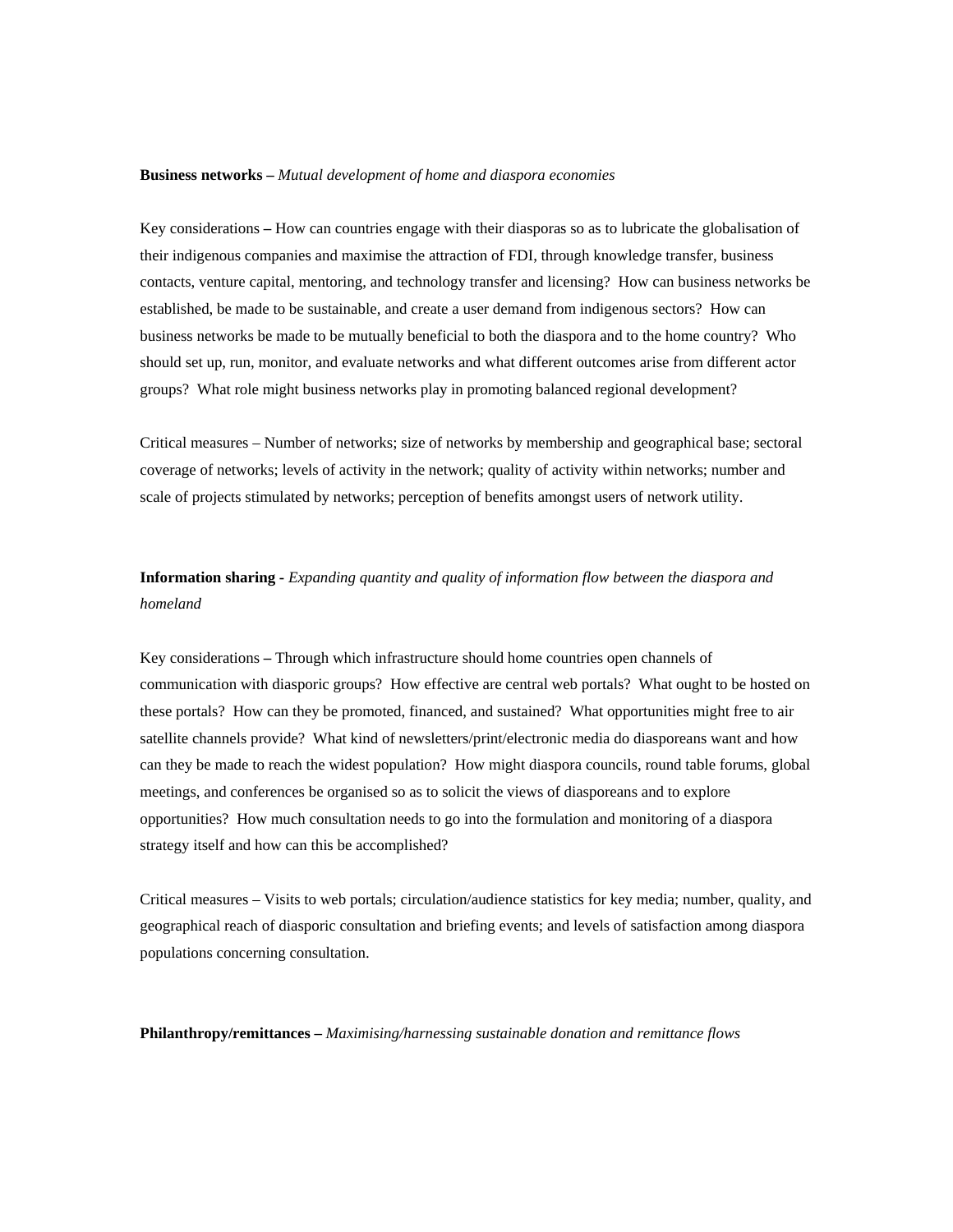Key considerations **–** Where and among which populations is the scope for philanthropy greatest? How should donors be approached, by whom, and in respect to what projects? Should countries consider sending policy makers and would be philanthropic organisers on emerging internationally recognised courses on the art and science of philanthropy? How can diaspora strategies be more suitably tailored and what kinds of typologies or market segments are appropriate? How can we segment diasporas, and might models from market research be employed and recycled in this context? How can remittance monies be transferred at the lowest cost? How might remittance monies be best channelled by private households for the collective good?

Critical measures – Quantitative measures of number and scale of financial flows; number of fund raising events; number of donors; trends in donations; cost of wiring money home and levels of capital lost en route; quantitative and qualitative impacts of flows/projects.

### **Returnees** – *Promoting and lubricating passage home*

Key considerations – What skill shortages exist in the domestic economy? What brings migrants home? adopted? How can country's make it as easy as possible for talented migrants to return home? What kinds of one stop shops work best? How can country's support the return of vulnerable and less resourceful How much repatriation is down to hard economic, family and lifecycle, and culture and lifestyle factors? Who should be responsible for prospecting for global talent and what policies and pitches should be migrants?

Critical measures – Levels of awareness of opportunities to return within the diaspora; number of visits and enquiries to relevant web sites; visitor levels at recruitment fairs; number of returnees; socio-economic omposition of returnees; employment and salary outcomes for returnees. c

**ffinity diaspora –** *Building long term relations with those who feel some special affinity or affection for a*  **A** *nation state* 

networks and intern schemes to affinity diaspora relations and how can they be made to be more effective? should be recruited with greater vigour? How can affinity diasporas be more effectively drawn into a Key considerations **–** Who should be part of a nation's affinity diaspora? How can such diaspora be grown so as to have an elevated commitment to a nation? How important are educational institutions, alumni Which global regions and markets are most strategically valuable and for which specific affinity groups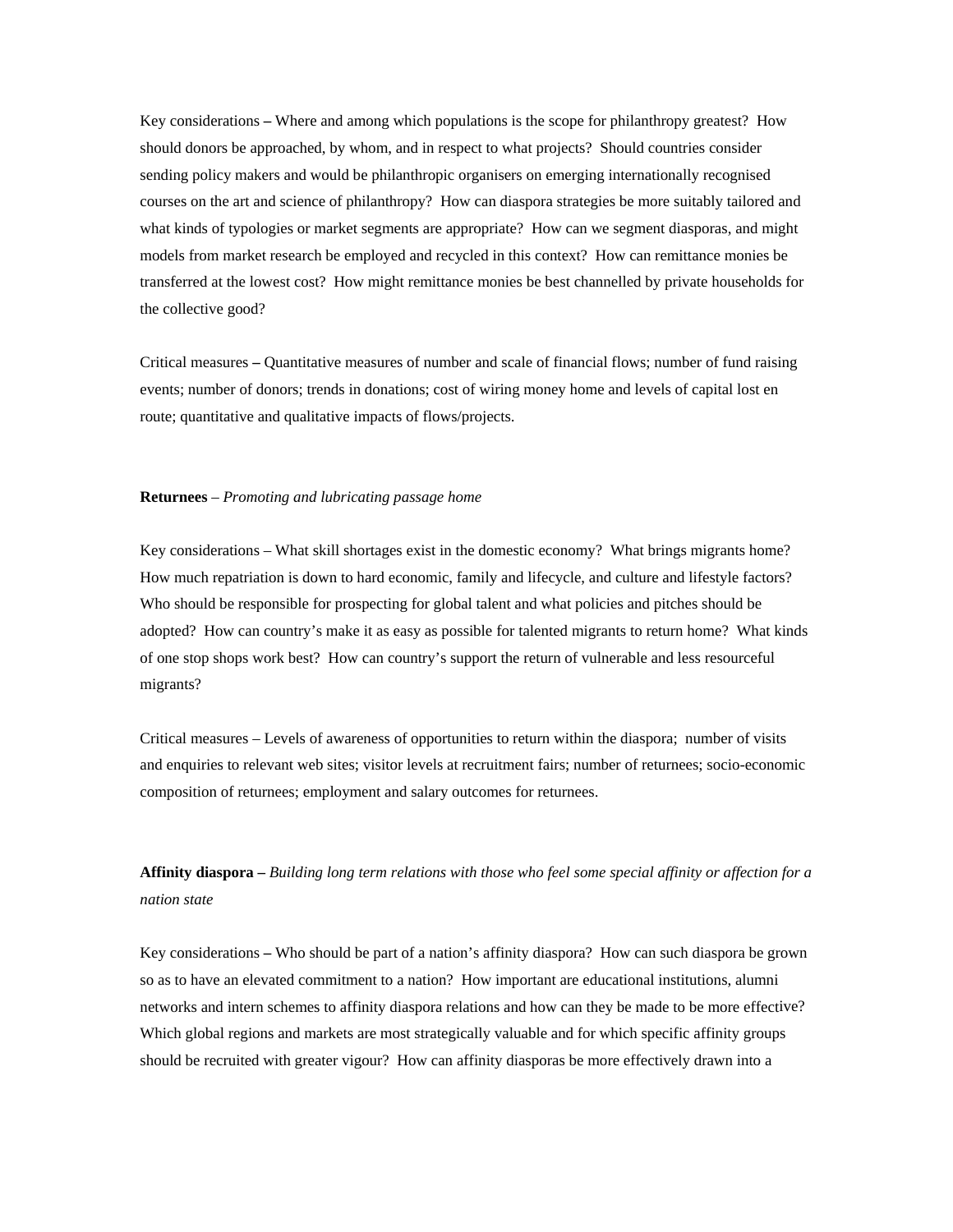national diaspora strategy and can two countries bring their diaspora strategies into alignment for mutual benefit?

Critical measures – Levels and types of networking whilst resident; level of satisfaction of experience of stay, level and type of contact once moving home or to a third country; sense of belonging and attachment to the transient homeland; skill set and cultural competencies.

**Research capacity and knowledge –** *Maximising knowledge about diaspora, policy and best practice from elsewhere* 

being commissioned, how is it being circulated, and how is it being acted on? How much of this research is comparative in nature, evaluating and contrasting programmes developed by different countries? How can comparative research lead into policy transfer or improvement? How well do home nations know their Key considerations – What kind of research might productively underpin the development of diaspora policy within each country? From which part of the state (or private and voluntary sectors) is research diaspora and how is historical and current research on diasporas being compiled and amassed?

Critical measures – Existence of research centres with expertise on diaspora; volume of funding for diaspora research; volume and range of research projects commissioned; participation in international workshops; degree to which policy is evidence based; volume and effects of policy monitoring and impact analyses.

# **TEN PRINCIPLES OF GOOD PRACTICE**

- . A diaspora strategy should be centralized enough to ensure that a common identity, sense of purpose, 1 collective consciousness, economies of scale, and strategic priorities can be achieved, but loose enough to let a thousand flowers bloom. Coordinated anarchy is not entirely indispensable.
- sustainable. 2. A diaspora strategy cannot privilege economic ties over social and cultural networks and still be
- . A diaspora strategy needs to be mutually beneficial for both home countries and diasporic populations. 3
- 4. Countries that know their diasporas well will be better placed to engage them.